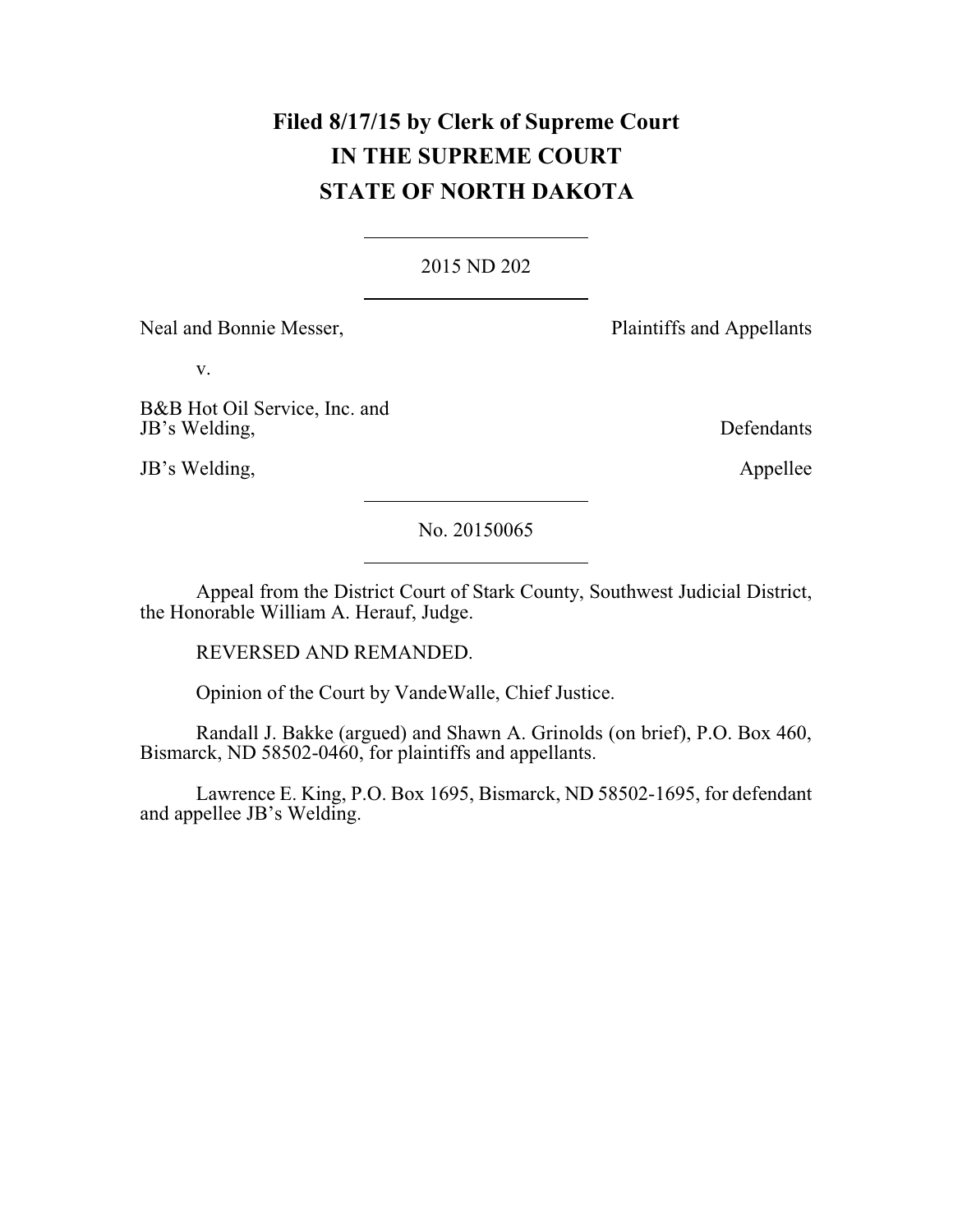## **Messer v. B&B Hot Oil Service, Inc. No. 20150065**

### **VandeWalle, Chief Justice.**

[¶1] Neal and Bonnie Messer appealed from a district court judgment and order granting defendants summary judgment and dismissing their claims under theories of strict products liability and negligence against JB's Welding. We reverse and remand.

I

[¶2] The Messers owned a building located in close proximity to a building owned by Steve Forster and Daniel Krebs. An explosion occurred in the Forster/Krebs building and subsequently damaged the Messers' building. B&B Hot Oil Service, Inc. held a lease on the west half of the Forster/Krebs building. B&B stored two hot oil trucks inside the building. The trucks were a 2005 vehicle designed and manufactured by Energy Fabrication, and a 2009 vehicle referred to as the "knockoff" truck jointly constructed by B&B and JB's Welding through reverse engineering of an EnerFab vehicle.

[¶3] The deposition testimony was that a hot oil truck holds various chemicals to flush and clean oil wells and lines, including propane. An investigation into the explosion determined both trucks were storing propane at the time of the explosion, and the source of the explosion allegedly started in the B&B leased space. The EnerFab truck's propane levels were found to be near capacity while the reverse engineered truck's propane levels were significantly lower. The investigation also indicated that the explosion was a result of a propane leak fromthe reverse engineered truck.

[¶4] The Messers filed claims against both B&B and JB as a result of the explosion. The Messers claim JB is liable for damage to their building under both theories of strict products liability as a manufacturer of the reverse engineered truck and negligence in construction of the truck. They alleged that the EnerFab vehicle design includes an electronic failsafe control valve for the propane storage which acts as a shutoff safety feature in case manual control valves fail to close or leak, and the reverse engineered truck did not include a failsafe control valve. They further allege JB was responsible for installation of prefabricated propane lines as well as "fireboxes" or "burner boxes" used to heat the hot oil contained in the vehicle.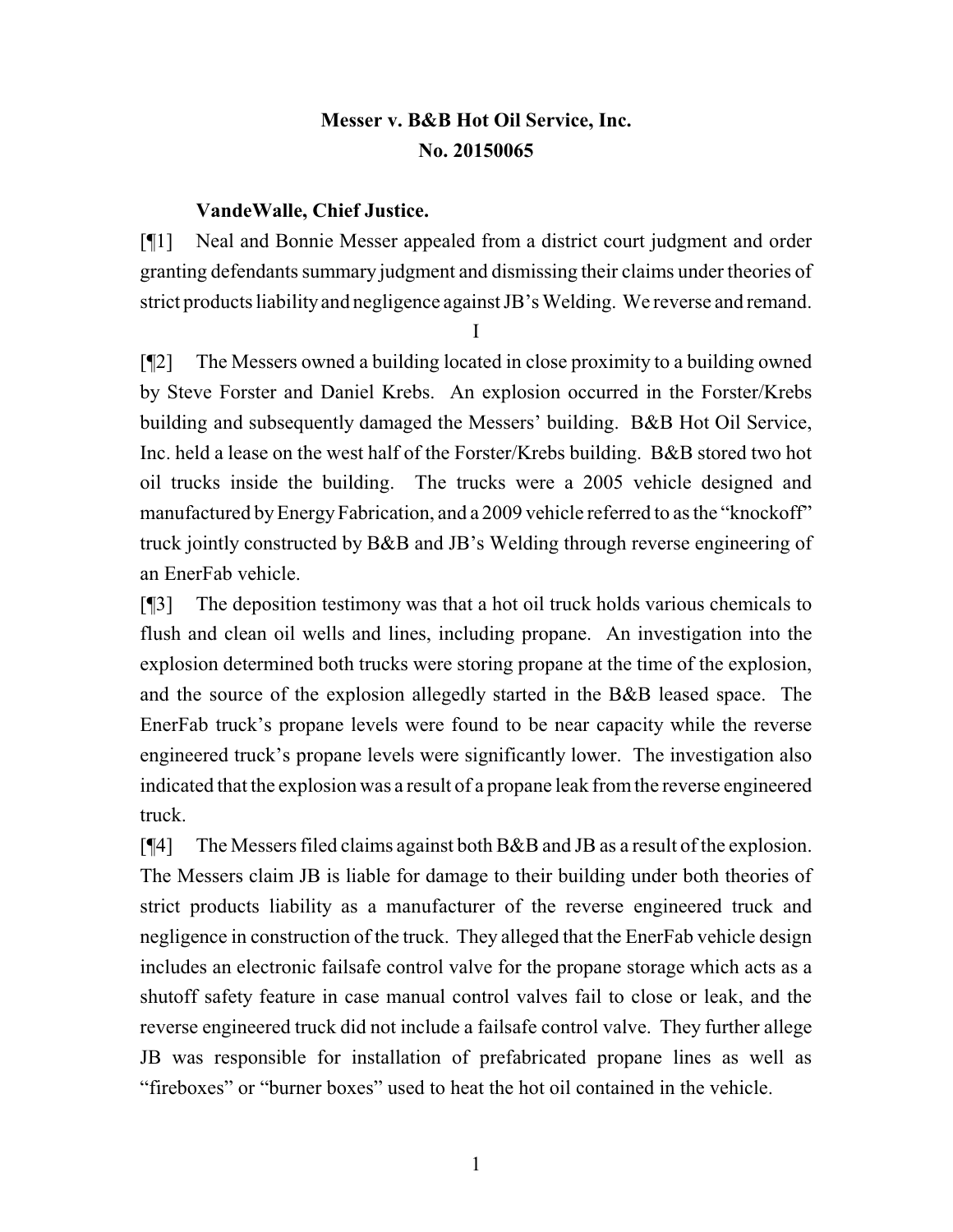[¶5] JB moved for summary judgment and dismissal of the claims. At the hearing, the Messers presented the affidavit of an expert witness who stated that an "LP gas system to shut the gas off in the event of a leak . . . should have been addressed and designed into the system in conjunction with the firebox assembly." The affidavit further asserted that the failure to install an electronic failsafe shutoff control valve rendered the truck unreasonably dangerous when it was accepted by B&B, and JB was negligent in failing to design and manufacture the firebox assembly with that control valve. Additional depositions asserted B&B was responsible for the installation of the propane system including safety switches to stop the flow of propane, and JB did not manufacture, design, or assemble those portions of the truck and had no involvement in the design or installation of the propane system.

[¶6] The district court granted the motion, concluding under the theory of strict products liability that JB did not jointly design or manufacture the truck with B&B, was not in the business of selling hot oil trucks, did not provide the truck to B&B in the same condition in which it was sold because it was subsequently changed by B&B, and no evidence was presented that the truck was defective after it left JB's control. The negligence claim was dismissed because JB was found to have no duty to install an electronic safety shutoff, and its actions were not the proximate cause of the harm suffered. In its order, the court stated, "[i]t is very important to not isolate single comments made by any particular deponent and attempt to mischaracterize what is being said. It is more enlightening to be able to read the pages before and after the comments to take the items in context." The court found that JB onlywelded the shell of the truck including the firebox and propane lines, and had nothing to do with the propane system, valves, or decision to install automatic shutoffs.

II

[¶7] "Summary judgment is a procedural device for the prompt resolution of a controversy on the merits without a trial if there are no genuine issues of material fact or inferences that can reasonably be drawn from undisputed facts, or if the only issues to be resolved are questions of law." Miller v. Diamond Resources, Inc., 2005 ND 150, ¶ 8, 703 N.W.2d 316. "Whether the trial court properly granted summary judgment is a question of law that [this Court reviews] de novo on the entire record." Id. "[T]his Court decides whether the information available to the trial court precluded the existence of a genuine issue of material fact and entitled the moving party to judgment as a matter of law." Id. "In determining whether summary

2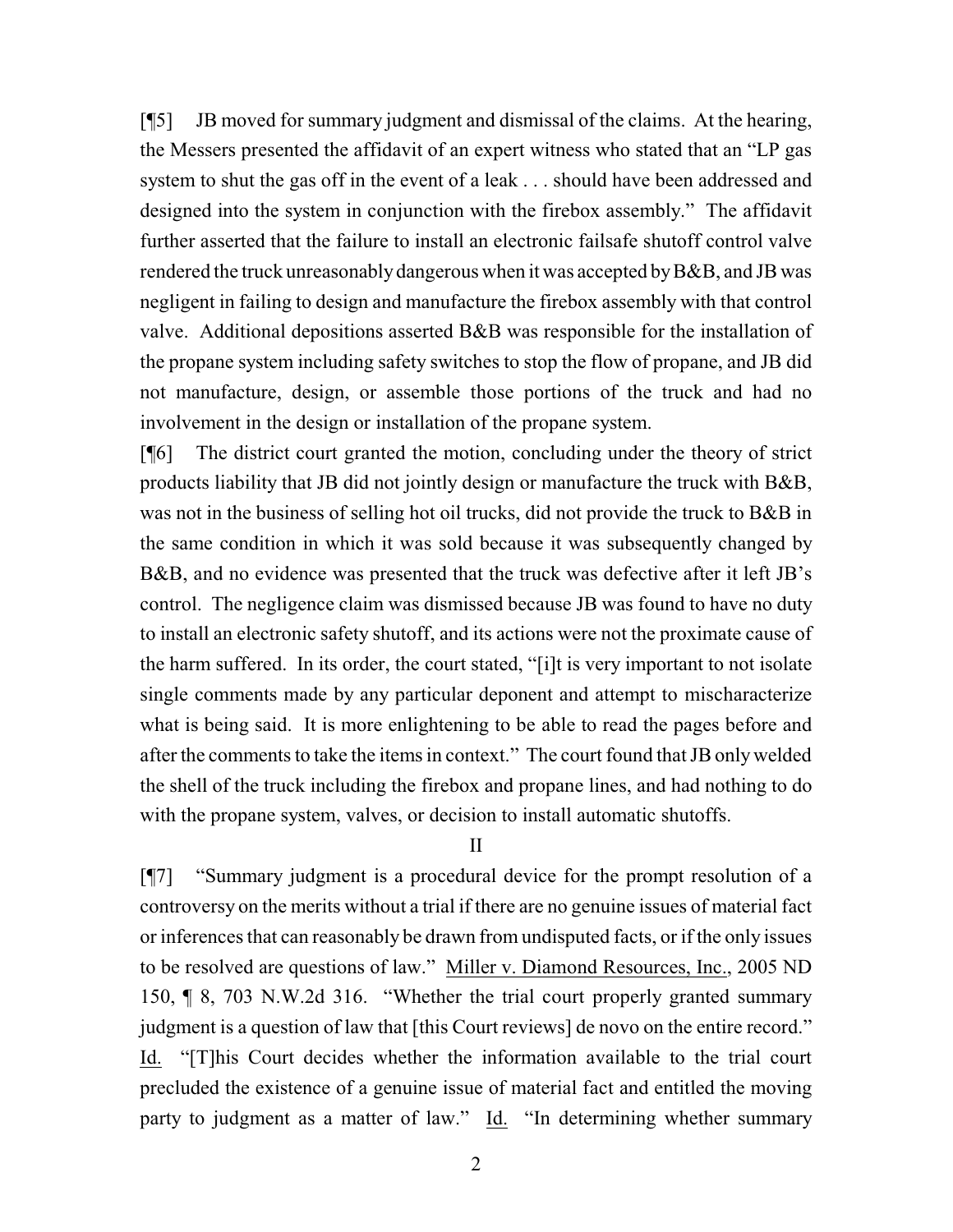judgment is appropriately granted, we view the evidence in the light most favorable to the party opposing the motion, and that party will be given the benefit of all favorable inferences that can reasonably be drawn from the evidence." Id. "Negligence and proximate cause are fact questions unless the evidence is such that reasonable minds can draw but one conclusion, and negligence actions are generally not appropriate for summary judgment." Id. "Although negligence actions are ordinarily inappropriate for summary judgment, one of the elements of the tort of negligence is the existence of a duty on the part of the alleged tortfeasor, and whether a duty exists is generally a preliminary question of law for the court." Crowston v. Goodyear Tire & Rubber Co., 521 N.W.2d 401, 406 (N.D. 1994) (citation omitted).

III

[¶8] The district court found it was undisputed that JB and B&B did not jointly design or manufacture the trucks, JB was not in the business of manufacturing hot oil trucks, the trucks did not reach the end user without substantial changes in its condition, and no evidence of a defect was presented.

In order to recover for injuries sustained as a result of a defective condition in a product, unreasonably dangerous to a consumer, the plaintiff must show by a preponderance of the evidence the product was defective in design or manufacture; the defect rendered the product unreasonably dangerous to the consumer; the defect existed when the product left the manufacturer; and the defect was a proximate cause of the plaintiff's injuries.

Endresen v. Beretta USA Corp., 1997 ND 38, ¶ 8, 560 N.W.2d 225. "Whether 'a manufacturer fits within the parameters of strict liability in tort is essentially a factual question for the trier of fact.'" Id. (citing Stillwell v. Cincinnati Inc., 336 N.W.2d 618, 622 (N.D. 1983)). See North Dakota Products Liability Act, N.D.C.C. ch. 28- 01.3.

[¶9] The record shows a factual dispute exists whether JB was a manufacturer under a theory of strict liability. JB participated in the construction of a vehicle without the presence of electronic safety valves, and delivered this alleged defect in the vehicle to the end user in that condition. Evidence was introduced that JB had previously constructed similar vehicles. While it is not disputed that the truck was later altered by B&B, deposition testimony alleged that based on the design of the EnerFab truck the point at which those valves should have been installed was during assembly of the firebox while in JB's control. Under the deferential standard of summary judgment and viewed in a light most favorable to the party opposing the motion, a reasonable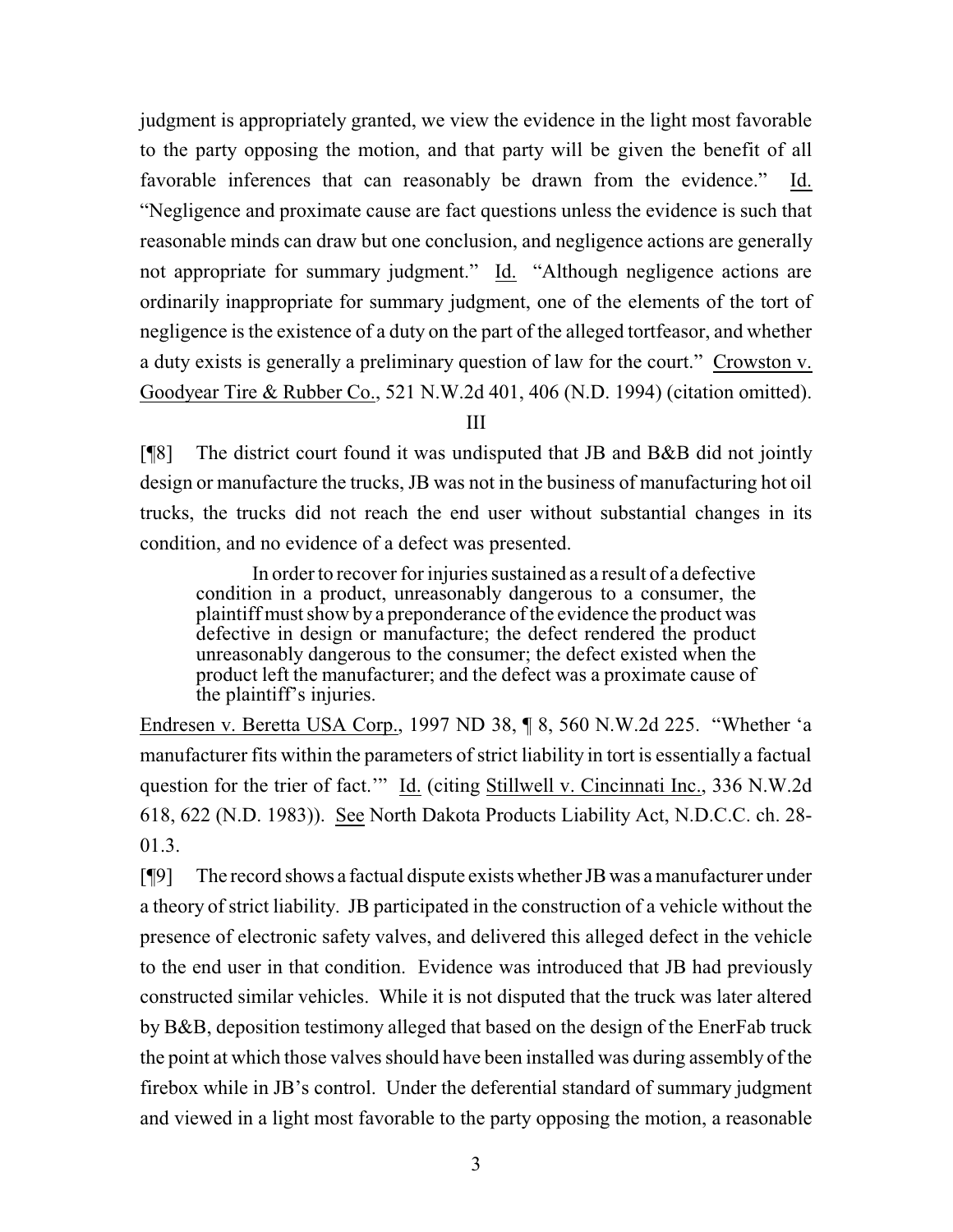factual dispute as to the design and assembly of the truck exists. Because a genuine issue of material fact exists, summary judgment and dismissal of the strict products liability claim was error.

#### IV

[¶10] The district court found that JB had no duty to install the electronic shutoff valve or to instruct B&B to install the electronic shutoff valve, and the proximate cause of the Messers' injuries cannot be attributed to JB's alleged failure to install the shutoff valve. "To succeed in a negligence claim, the plaintiff must prove that the defendant owed a duty to the plaintiff, the defendant breached that duty, and the plaintiff has suffered an injury that was proximately caused by the defendant's negligence." Beckler v. Bismarck Public School Dist., 2006 ND 58, ¶ 8, 711 N.W.2d 172. For claims based on defective products, "[n]egligence focuses on whether or not the conduct of the manufacturer or seller falls below the standard of reasonable care." Oanes v. Westgo, Inc., 476 N.W.2d 248, 253 (N.D. 1991). "In negligent design claims it is well established that a manufacturer or seller is not liable in the absence of proof that a product is defective." Id. A manufacturer of a product "owes a duty of care toward a user, although there is no privity of contract between them, where the article is inherently dangerous or where it is reasonably certain, if negligently designed or manufactured, to place life and limb in peril." Lindenberg v. Folson, 138 N.W.2d 573, 582 (N.D. 1965). "One who has been injured by a product may seek to hold the manufacturer or seller liable on the theory that the design of the product made it dangerous and, apart from whether it was negligent so to design it, negligence inhered in a failure to warn of the danger." Id. at 582-83. Thus, even though the manufacturer may be found not to be negligent in the design of the product, the manufacturer may be found negligent for failure to warn if the product is dangerous. "[I]f the existence of a duty depends upon factual determinations, their resolution is for the trier of fact. The appropriate procedure in such cases is for the court to instruct the jury as to the defendant's duty, or absence of duty, if certain facts are found." Butz v. Werner, 438 N.W.2d 509, 511 (N.D. 1989).

[¶11] The trial court, after parsing the deposition testimony and what it found to be undisputed facts, concluded that "it appears as though the products liability act for the State of North Dakota does not apply to this particular situation and to JB's Welding" and, with respect to the claim for negligence, concluded that "Messers have failed to establish a duty, breach, and proximate cause in this case." However, as we discuss